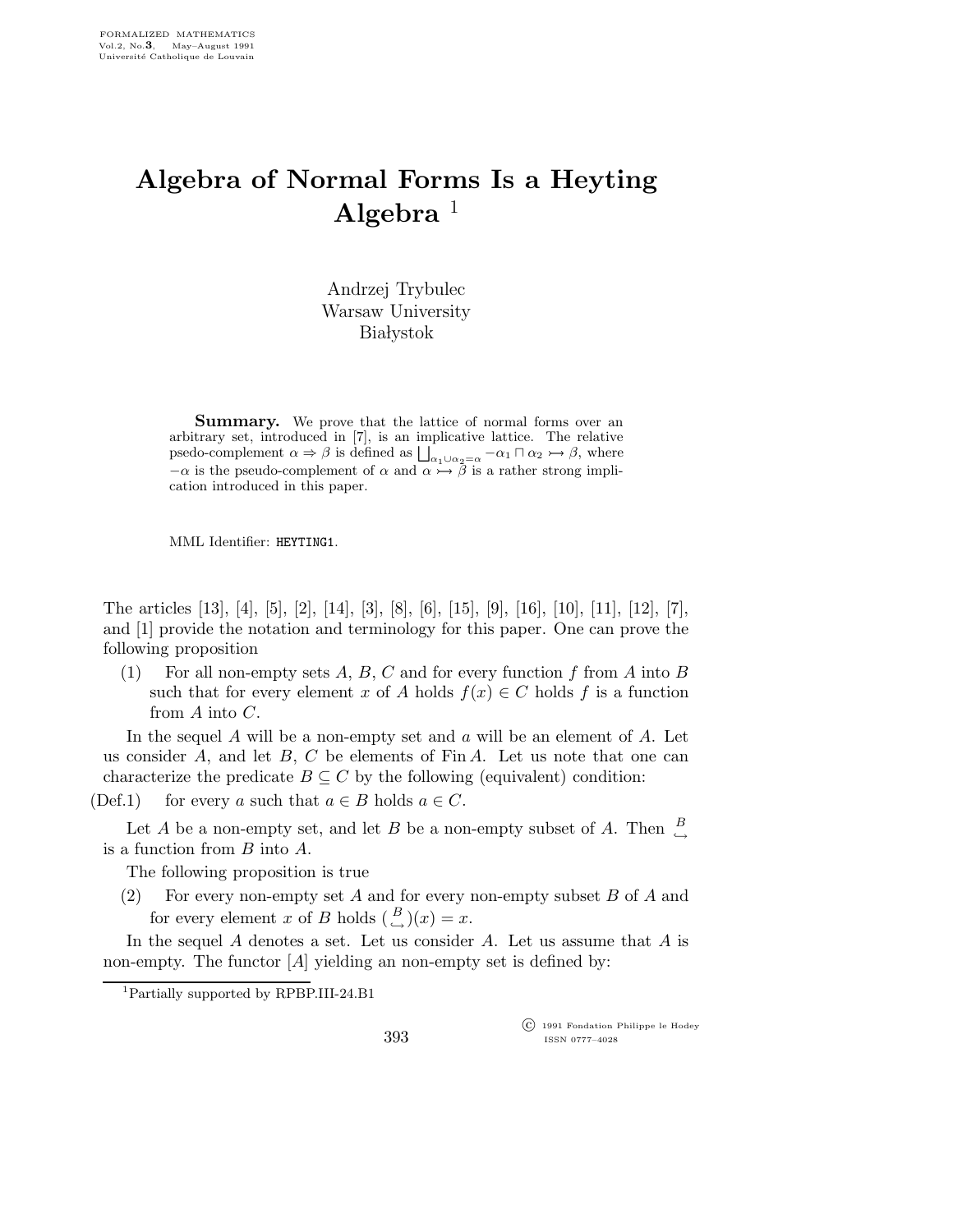$(Def.2)$   $[A] = A.$ 

We follow the rules: B, C will denote elements of  $\text{Fin DP}(A)$ , a, b, c, s, t<sub>1</sub>, t<sub>2</sub> will denote elements of  $DP(A)$ , and u, v, w will denote elements of the carrier of the lattice of normal forms over A. The following propositions are true:

- (3) If  $B = \emptyset$ , then  $\mu B = \emptyset$ .
- (4) For an arbitrary x such that  $x \in B$  holds x is an element of DP(A).

Let us consider A, a. Then  $\{a\}$  is an element of the normal forms over A. Let us consider  $A$ , and let  $u$  be an element of the carrier of the lattice of normal forms over A.

The functor  $\mathscr{L}_u$  yields an element of the normal forms over A and is defined as follows:

 $(\text{Def.3})$   $\mathbb{Q}_u = u$ .

One can prove the following two propositions:

- (5)  $\Box_A({}^{\mathcal{Q}}u, {}^{\mathcal{Q}}v) =$  (the meet operation of the lattice of normal forms over  $A(u, v)$ .
- (6)  $\Box_A({}^{\mathcal{Q}} u, {}^{\mathcal{Q}} v) =$  (the join operation of the lattice of normal forms over  $A(u, v)$ .

In the sequel  $K, L$  will denote elements of the normal forms over A. One can prove the following propositions:

- (7)  $\mu(K \cap K) = K$ .
- (8) For every set X such that  $X \subseteq K$  holds  $X \in$  the normal forms over A.
- (9)  $\emptyset$  is an element of the normal forms over A.
- (10) For every set X such that  $X \subseteq u$  holds X is an element of the carrier of the lattice of normal forms over A.

Let us consider A. The functor  $\{\Box\}_A$  yields a function from DP(A) into the carrier of the lattice of normal forms over A and is defined by:

 $(\text{Def.4}) \quad {\Box}_A(a) = \{a\}.$ 

The following propositions are true:

- (11) If  $c \in {\square}$   $_A(a)$ , then  $c = a$ .
- (12)  $a \in {\Box}_A(a)$ .
- (13)  ${\{\Box\}}_A(a) = \text{singleton}_{\text{DP}(A)}(a).$
- $(14)$  $K^{\dagger}(\{\Box\}_A) = \text{FinUnion}(K, \text{singleton}_{\text{DP}(A)}).$
- (15)  $u = \bigsqcup_{\binom{\circ}{a}}^f (\{\Box\}_A).$

In the sequel f will denote an element of  $\operatorname{Fin} A$ ,  $\operatorname{Fin} A$ ,  $\operatorname{Fin} A$  and g will denote an element of  $[A]^{DP(A)}$ . Let A be a set. The functor  $\Box \setminus_A \Box$  yielding a binary operation on [: Fin A, Fin A :] is defined as follows:

(Def.5) for all elements a, b of  $[Fin A, Fin A]$  holds  $\Box \setminus_A \Box(a, b) = a \setminus b$ .

We now define two new functors. Let us consider A, B. The functor  $-B$ yielding an element of  $\text{Fin} \text{DP}(A)$  is defined by: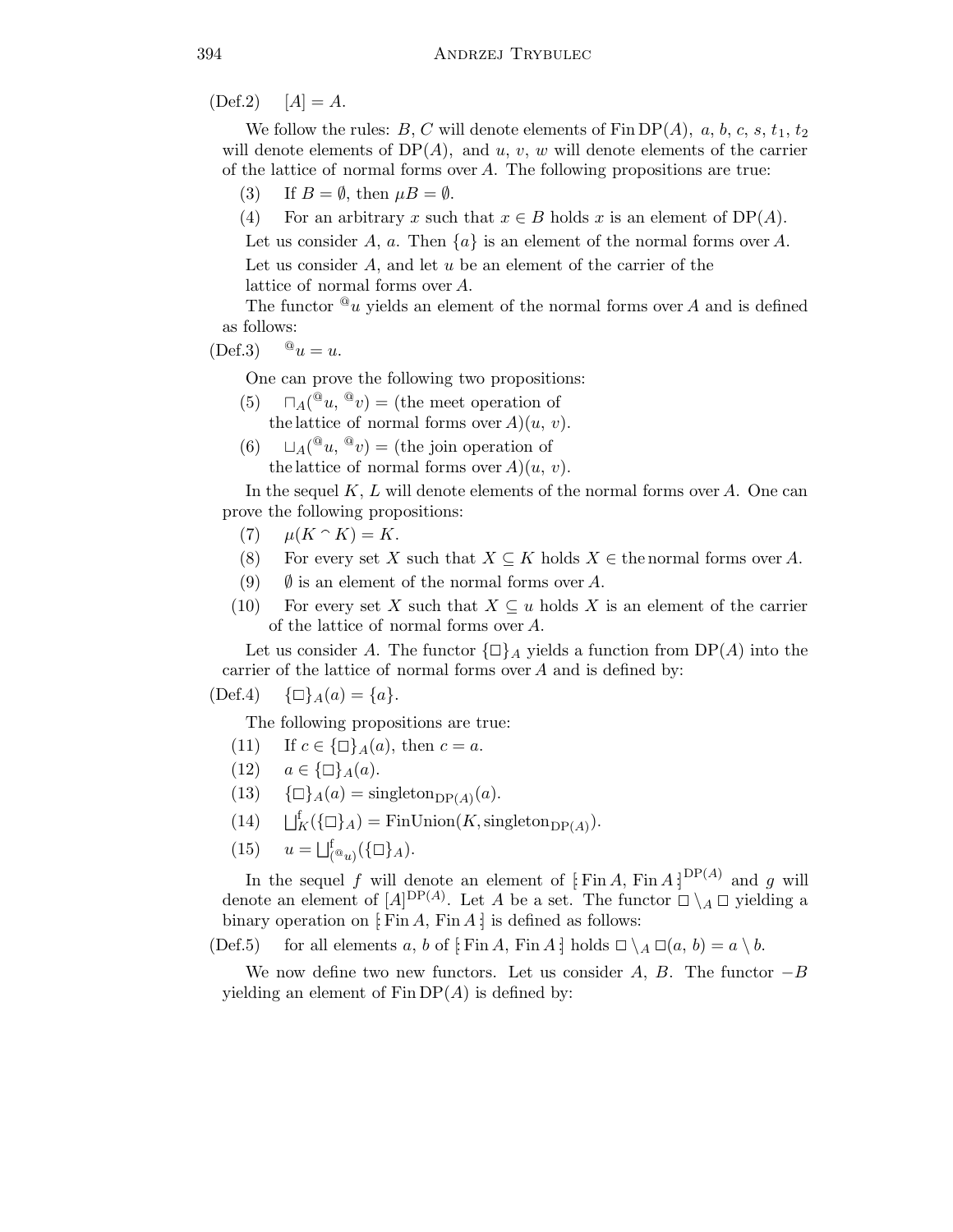$(\text{Def.6}) \quad -B = \text{DP}(A) \cap \{ \{ \{ g(t_1) : g(t_1) \in t_1 \mathbf{2} \land t_1 \in B \},\}$ 

 $\{g(t_2) : g(t_2) \in t_{21} \wedge t_2 \in B\}$ :  $s \in B \Rightarrow g(s) \in s_1 \cup s_2$ .

Let us consider C. The functor  $B \rightarrow C$  yielding an element of Fin DP(A) is defined by:

$$
(\text{Def.7}) \quad B \rightarrow C = \text{DP}(A) \cap \{ \text{FinUnion}(B, \Box \setminus_A \Box^{\circ}(f, \stackrel{\text{DP}(A)}{\hookrightarrow})) : f^{\circ} B \subseteq C \}.
$$

The following propositions are true:

(16) Suppose  $c \in -B$ . Then there exists g such that for every s such that  $s \in B$  holds  $g(s) \in s_1 \cup s_2$  and

$$
c = \{ \{ g(t_1) : g(t_1) \in t_1 \mid t_1 \in B \}, \{ g(t_2) : g(t_2) \in t_2 \mid t_2 \in B \} \}.
$$

- (17)  $\langle \emptyset, \emptyset \rangle$  is an element of DP(A).
- (18) For every K such that  $K = \emptyset$  holds  $-K = \{\langle \emptyset, \emptyset \rangle\}.$
- (19) For all K, L such that  $K = \emptyset$  and  $L = \emptyset$  holds  $K \rightarrow L = \{\langle \emptyset, \emptyset \rangle\}.$
- (20) For every element a of DP( $\emptyset$ ) holds  $a = \langle \emptyset, \emptyset \rangle$ .
- $(21) \quad \text{DP}(\emptyset) = \{\langle \emptyset, \emptyset \rangle\}.$
- (22) { $\langle \emptyset, \emptyset \rangle$ } is an element of the normal forms over A.
- (23) If  $c \in B \rightarrow C$ , then there exists f such that  $f \circ B \subseteq C$  and  $c =$ FinUnion $(B, \Box \setminus_A \Box^{\circ}(f, \stackrel{\mathrm{DP}(A)}{\hookrightarrow})).$
- (24) If  $K \cap \{a\} = \emptyset$ , then there exists b such that  $b \in -K$  and  $b \subseteq a$ .
- (25) If for every b such that  $b \in u$  holds  $b \cup a \in DP(A)$  and for every c such that  $c \in u$  there exists b such that  $b \in v$  and  $b \subseteq c \cup a$ , then there exists b such that  $b \in ({}^{\textcircled{a}} u) \rightarrow {}^{\textcircled{a}} v$  and  $b \subseteq a$ .
- $(26)$   $K \cap -K = \emptyset$ .

We now define four new functors. Let us consider A. The functor  $\Box^c{}_A$ yielding a unary operation on the carrier of the lattice of normal forms over A is defined by:

 $(Def.8)$  $\Box^{c}{}_{A}(u) = \mu(-{}^{\textcircled{a}}u).$ 

The functor  $\Box \rightarrow_A \Box$  yields a binary operation on the carrier of the lattice of normal forms over A and is defined by:

 $(\text{Def.9}) \quad (\Box \rightarrow_A \Box)(u, v) = \mu((^@u) \rightarrow ^@v).$ 

Let us consider u. The functor  $2^u$  yielding an element of Fin (the carrier of the lattice of normal forms over  $A$ ) is defined by:

 $(Def.10)$  $2^u = 2^u$ .

> The functor  $\Box \setminus_u \Box$  yielding a unary operation on the carrier of the lattice of normal forms over A is defined as follows:

 $(\text{Def.11}) \quad (\square \setminus_u \square)(v) = u \setminus v.$ 

We now state several propositions:

 $(27)$   $(\square \setminus_u \square)(v) \sqsubseteq u.$ 

 $(28)$   $u \sqcap \Box^c_A(u) = \bot$ the lattice of normal forms over A.